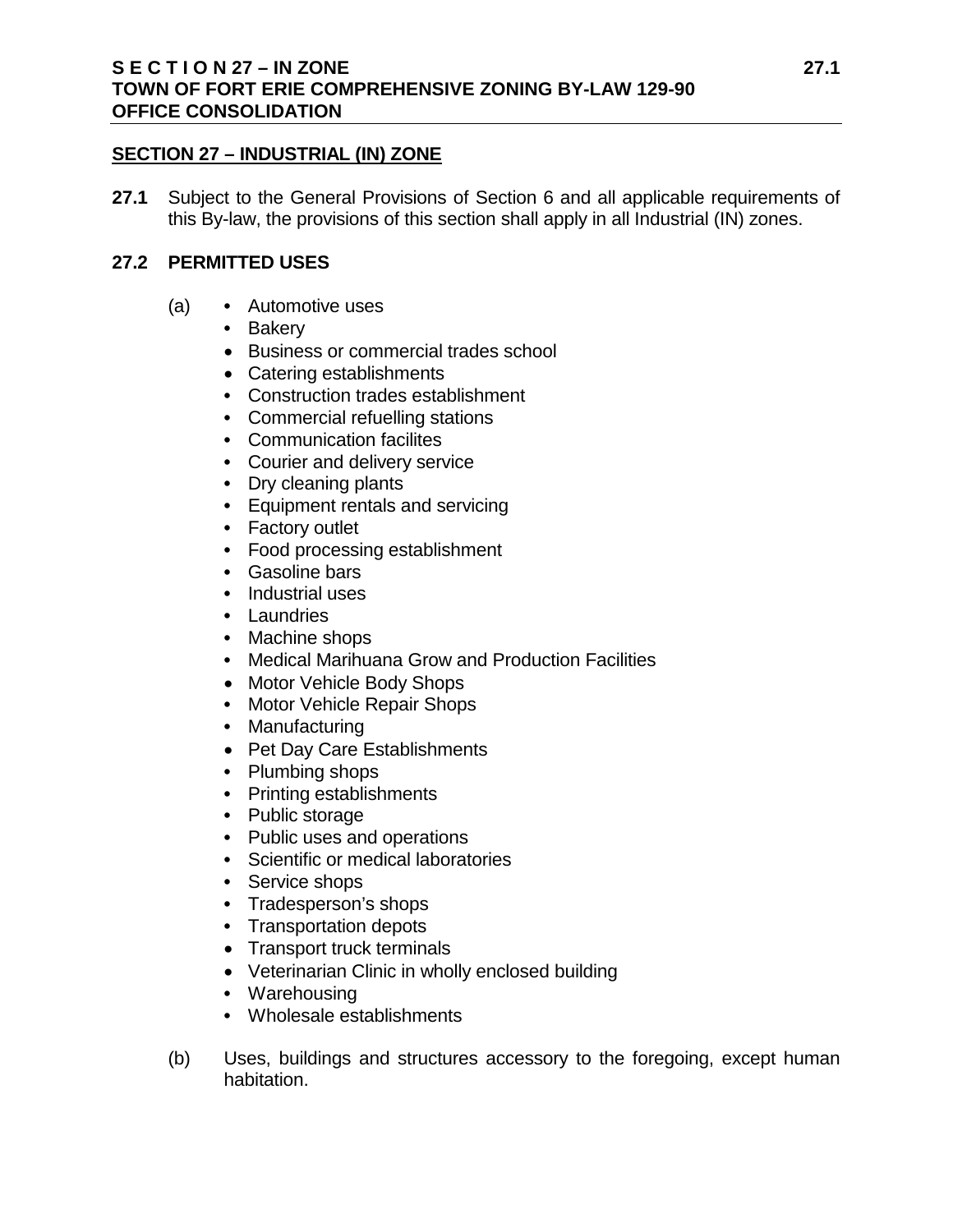## **S E C T I O N 27 – IN ZONE 27.2 TOWN OF FORT ERIE COMPREHENSIVE ZONING BY-LAW 129-90 OFFICE CONSOLIDATION**

## **27.3 REGULATIONS**

| Minimum Lot Frontage                | 30m                                                                                                                                                                                                                                                                                                                                                                                                      |
|-------------------------------------|----------------------------------------------------------------------------------------------------------------------------------------------------------------------------------------------------------------------------------------------------------------------------------------------------------------------------------------------------------------------------------------------------------|
| Minimum Lot Area                    | 1400 sq. m.                                                                                                                                                                                                                                                                                                                                                                                              |
| Maximum Lot Coverage                | 50 percent                                                                                                                                                                                                                                                                                                                                                                                               |
| <b>Minimum Front Yard</b>           | 15m                                                                                                                                                                                                                                                                                                                                                                                                      |
| Minimum Interior Side Yard          | 6m, except<br>(i) 10.5m abutting a side lot line which is the<br>boundary of any Residential Zone                                                                                                                                                                                                                                                                                                        |
| Minimum Exterior Side Yard          | 10.5m                                                                                                                                                                                                                                                                                                                                                                                                    |
| Minimum Rear Yard                   | 7.5m, except:<br>15m abutting a rear lot line which is the<br>(i)<br>boundary of any Residential Zone<br>No rear yard need be provided abutting<br>(ii)<br>any railway right-of-way or railway siding<br>(iii)<br>For the purposes of this Section, any<br>rear yard abutting a street shall be<br>deemed to be a front yard and all<br>provisions herein relating to front yards<br>shall apply thereto |
| <b>Minimum Loading Requirements</b> | No loading space shall be established in any<br>front yard or any yard adjacent to a residential<br>zone                                                                                                                                                                                                                                                                                                 |
| Minimum Landscaping Requirements    | A landscaping area of a minimum width of 3m<br>shall be provided and thereafter maintained<br>adjacent to any residential or commercial zone<br>or a street that abuts the front, side or rear yard                                                                                                                                                                                                      |
| <b>Outside Storage Regulations</b>  | There shall be no outside storage of materials,<br>waste matter, finished or unfinished products,<br>equipment or parts which shall be placed, kept or<br>allowed to remain, except in accordance with the<br>following outside storage requirements:<br>(i) Outside storage is permitted in the rear and<br>interior side yard provided it is screened from<br>view from any street.                    |
| <b>Building Façade Regulations</b>  | No exterior walls that face a street shall be<br>constructed of concrete blocks unless the same<br>are decorative masonry units or are used in a<br>decorative pattern form or are surfaced with<br>stucco or with a permanent coloured finish (does<br>not include paint).                                                                                                                              |

# **27.4 REGULATIONS FOR "PET DAY CARE ESTABLISHMENTS"**

The requirements of Section 6.52 shall apply in addition to the regulations governing this section.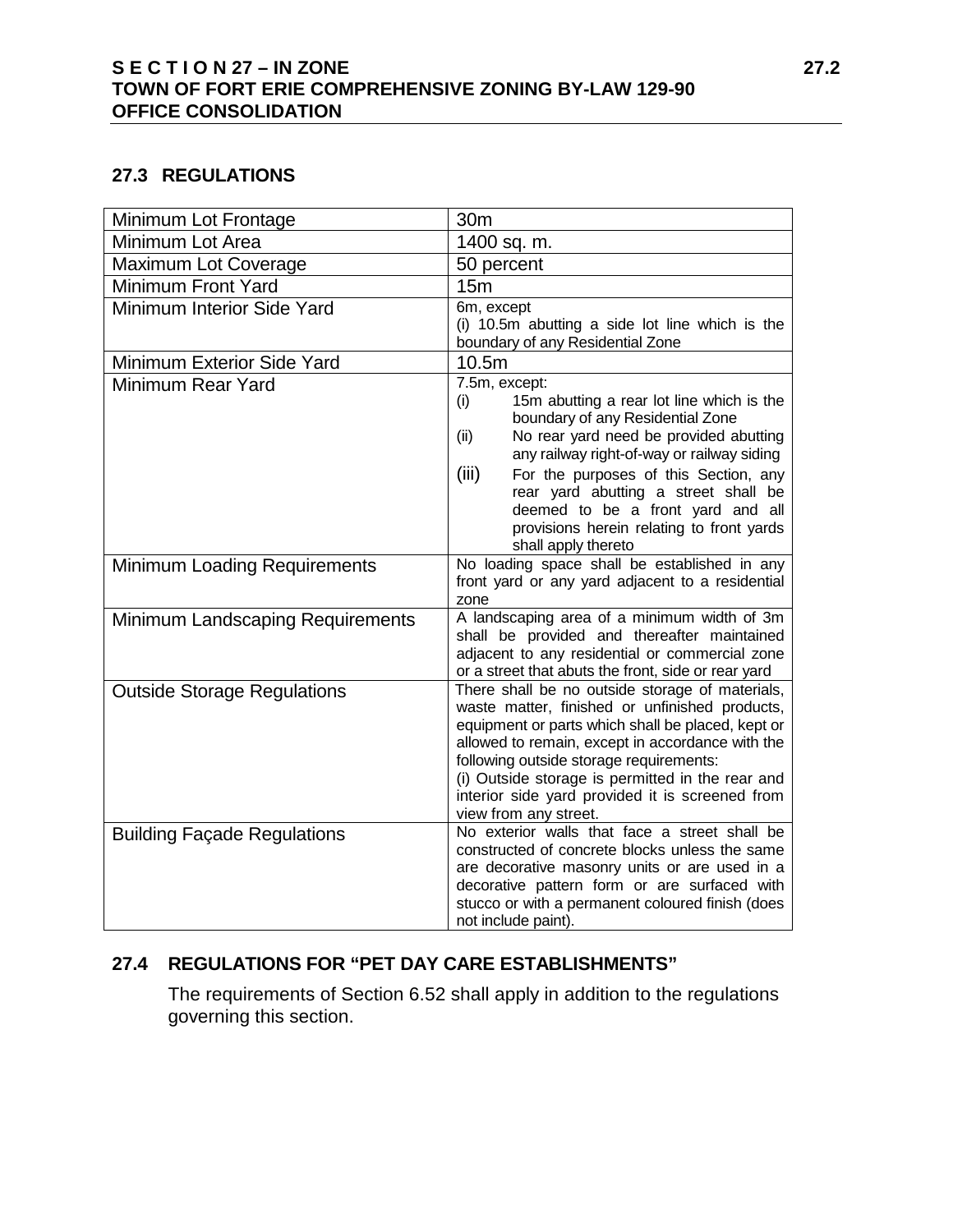## **27.5 BUILDINGS WITH EXPOSURE TO THE QEW**

| Minimum Lot Frontage                                   | 30m                                                                                                                                                                                                                                                                                                                                                                                      |
|--------------------------------------------------------|------------------------------------------------------------------------------------------------------------------------------------------------------------------------------------------------------------------------------------------------------------------------------------------------------------------------------------------------------------------------------------------|
| Minimum Lot Area                                       | 1400 sq. m.                                                                                                                                                                                                                                                                                                                                                                              |
| Maximum Lot Coverage                                   | 50 percent                                                                                                                                                                                                                                                                                                                                                                               |
| Minimum Front Yard                                     | 15m                                                                                                                                                                                                                                                                                                                                                                                      |
| Minimum Interior Side Yard                             | 6m, except<br>(i) 10.5m abutting a side lot line which is the<br>boundary of any Residential Zone                                                                                                                                                                                                                                                                                        |
| Minimum Exterior Side Yard                             | 10.5m                                                                                                                                                                                                                                                                                                                                                                                    |
| <b>Minimum Rear Yard</b>                               | 7.5m, except:<br>i)15m abutting a rear lot line which is the<br>boundary of any Residential Zone<br>ii) No rear yard need be provided abutting any<br>railway right-of-way or railway siding<br>iii) For the purposes of this Section, any rear yard<br>abutting a street shall be deemed to be a front<br>yard and all provisions herein relating to front<br>yards shall apply thereto |
| <b>Minimum Loading Requirements</b>                    | No loading space shall be established in any<br>front yard or any yard adjacent to a residential<br>zone or QEW.                                                                                                                                                                                                                                                                         |
| <b>Minimum Parking Requirements</b>                    | No parking space shall be established in any<br>front yard or yard adjacent to a residential zone<br>or QEW.                                                                                                                                                                                                                                                                             |
| Minimum Landscaping Requirements                       | i) A landscaping area of a minimum width of 3m<br>shall be provided and thereafter maintained<br>adjacent to any residential or commercial zone<br>or a street that abuts the front, side or rear yard<br>ii) A landscape area of a minimum width of 6 m<br>shall be provided and thereafter maintained<br>adjacent to the QEW.                                                          |
| <b>Outside Storage Regulations</b>                     | i) There shall be no outside storage of materials,<br>waste matter, finished or unfinished products,<br>equipment or parts in yards adjacent to the<br>QEW.<br>ii) There shall be no outside storage of materials,                                                                                                                                                                       |
|                                                        | waste matter, finished or unfinished products,<br>equipment or parts in any front yard or exterior<br>side yard.                                                                                                                                                                                                                                                                         |
| Building Façade Regulations for QEW<br><b>Exposure</b> | Walls must consist of brick or decorative<br>masonry units or are surfaced with stucco                                                                                                                                                                                                                                                                                                   |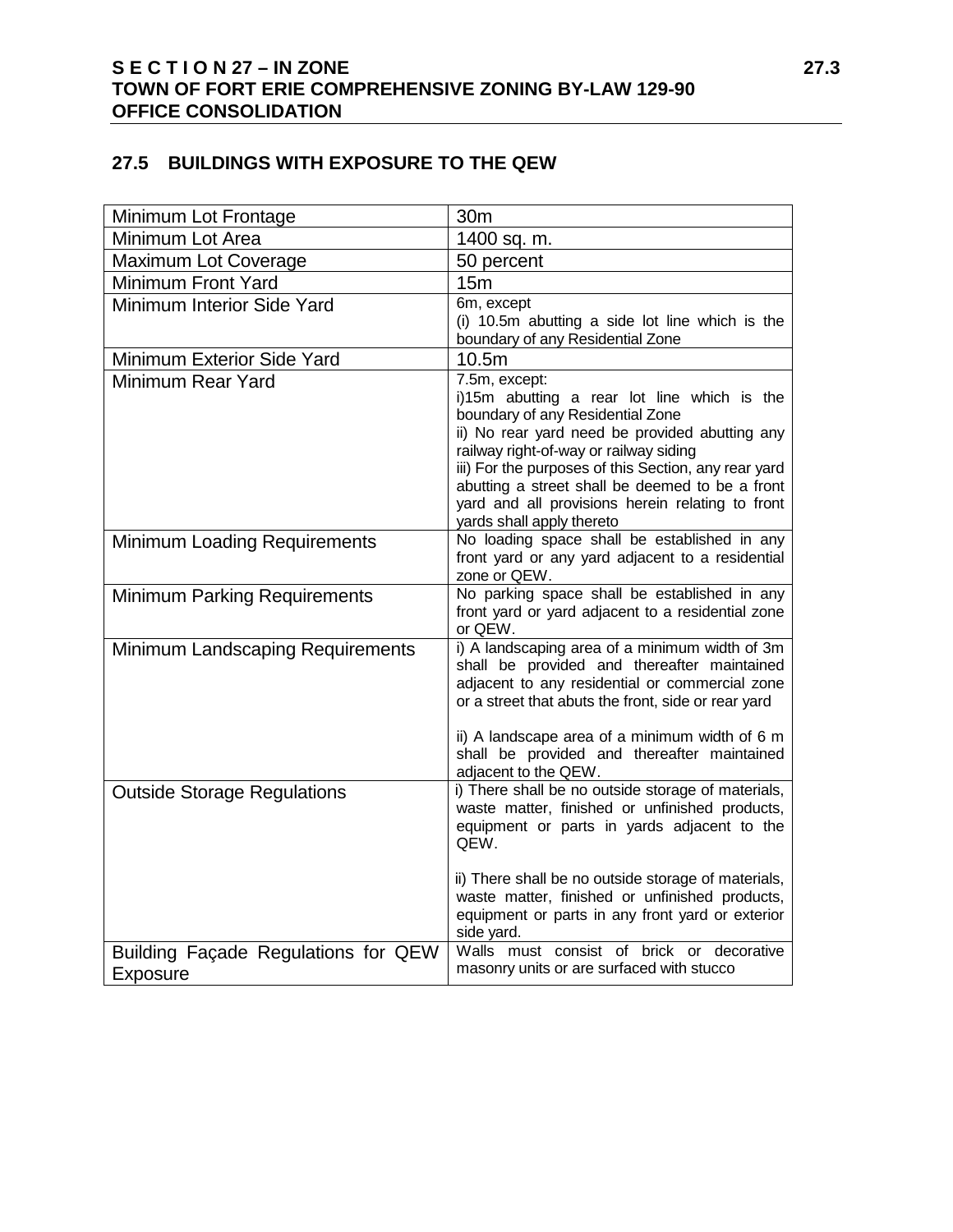## **S E C T I O N 27 – IN ZONE 27.4 TOWN OF FORT ERIE COMPREHENSIVE ZONING BY-LAW 129-90 OFFICE CONSOLIDATION**

### **27.6REGULATIONS FOR MEDICAL MARIHUANA GROW AND PRODUCTION FACILITIES**

| Minimum Lot Frontage                                      | 40 <sub>m</sub>                                                                                                                                                                                                                                                                                                                              |
|-----------------------------------------------------------|----------------------------------------------------------------------------------------------------------------------------------------------------------------------------------------------------------------------------------------------------------------------------------------------------------------------------------------------|
| <b>Minimum Front Yard</b>                                 | 15m, except:<br>i)<br>that where the yard abuts a Residential<br>Zone, residential use or other sensitive<br>land use, 70m is required but this<br>setback does not apply to existing<br>buildings or structures.                                                                                                                            |
| <b>Minimum Interior Side Yard</b><br><b>And Rear Yard</b> | 6m, except:<br>that where the yard abuts a Residential<br>ii)<br>Zone, residential use or other sensitive<br>land use, 70m is required but this<br>setback does not apply to existing<br>buildings or structures.                                                                                                                            |
| <b>Minimum Exterior Side Yard</b>                         | 10.5m except:<br>i) that where the yard abuts a Residential<br>Zone, residential use or other sensitive<br>land use, 70m is required but this<br>setback does not apply to existing<br>buildings or structures.                                                                                                                              |
| <b>Maximum Lot Coverage</b>                               | 60%                                                                                                                                                                                                                                                                                                                                          |
| <b>Maximum Building Height</b>                            | 12m<br>i)                                                                                                                                                                                                                                                                                                                                    |
| Minimum Landscaping Requirements                          | A landscaping area in the form of a 3m wide<br>planting strip shall be provided and maintained<br>adjacent to every portion of any lot line that abuts<br>a Residential Zone, residential use or other<br>sensitive land use.                                                                                                                |
| <b>Minimum Loading Requirements</b>                       | No loading space shall be established in any<br>front yard or any yard adjacent to a residential<br>zone or QEW.                                                                                                                                                                                                                             |
| <b>Outside Storage Requirements</b>                       | Outside storage of goods, materials or supplies<br>is not permitted.                                                                                                                                                                                                                                                                         |
| <b>Building Façade Regulations</b>                        | No exterior walls that face a street shall be<br>constructed of concrete blocks unless the same<br>are decorative masonry units or are used in a<br>decorative pattern form or are surfaced with<br>stucco or with a permanent coloured finish (does<br>not include paint).                                                                  |
| Visible Nightime Lighting                                 | Where a building or structure consists of more<br>than 40% of glass and where artificial lighting is<br>required a closed of wood board on board or<br>composite/vinyl fence shall be provided and<br>maintained adjacent to every portion of any lot<br>line that abuts a Residential Zone, residential<br>use or other sensitive land use. |
| Parking                                                   | 1 parking space for every 100 sq. m. of gross<br>floor area or every 2 employees, whichever is the<br>greater.                                                                                                                                                                                                                               |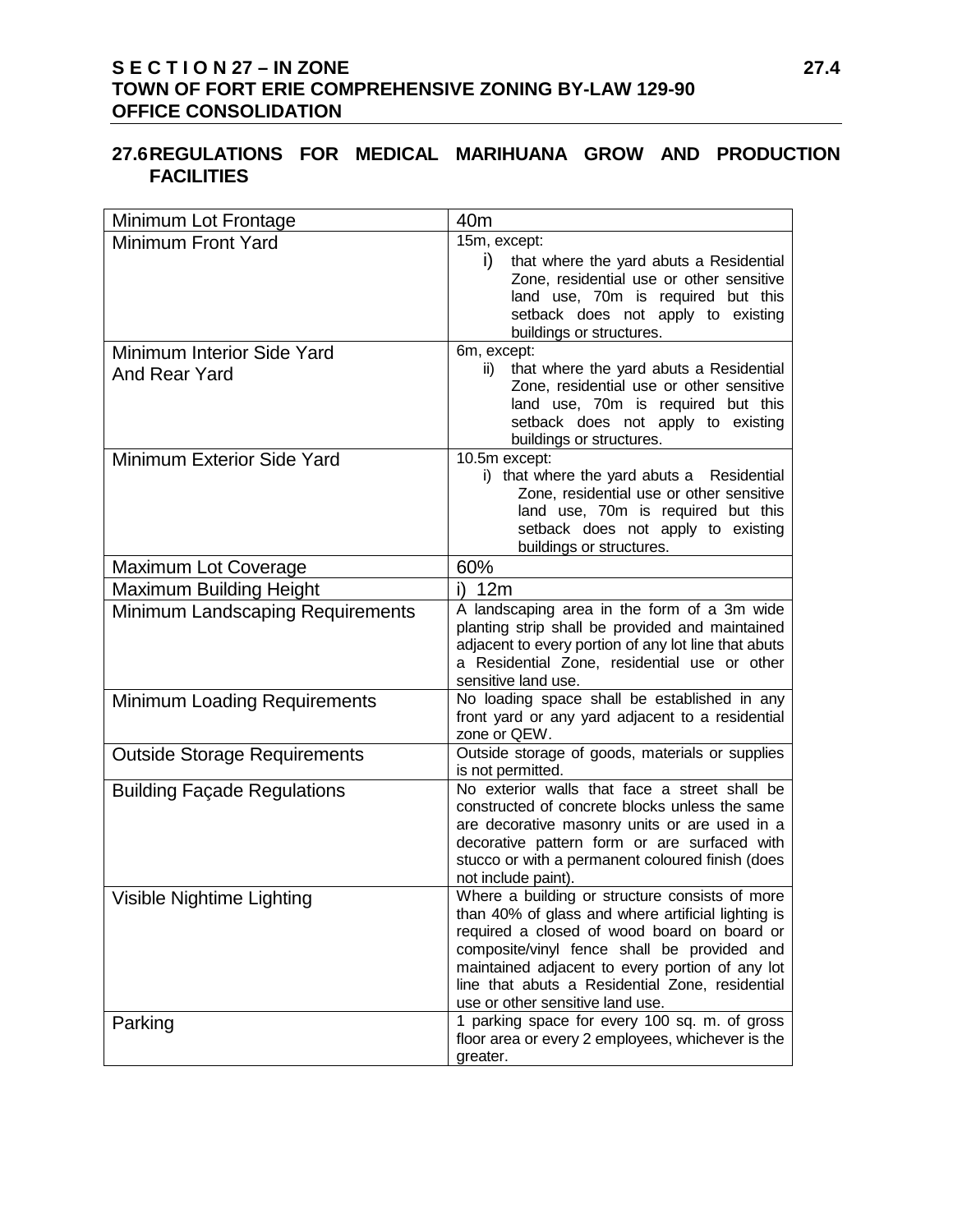#### **EXCEPTIONS TO THE INDUSTRIAL (IN) ZONE**

### **IN-36 (129-1990) Bridge Street, North Side, East Side of Pettit Road (RELOCATED TO OS-36)**

#### **IN-40 (129-1990) 410 Jarvis Street**

Nothing shall prevent the continued use of the lands indicated as IN-40 on Schedule "A" for activities of the Fort Erie Society for the Prevention of Cruelty to Animals, including uses, buildings and structures accessory thereto.

#### **IN-41 (129-1990) 1818 Thompson Road**

Nothing shall prevent the continued use of the lands indicated as IN-41 on Schedule "A" for vehicle and metal recycling.

#### **IN-172 (48-1997) 1200 Gilmore Road**

These lands are zoned "Industrial IN-172 Zone" and all of the provisions that relate to lands zoned "Industrial IN Zone" by this by-law shall apply to those lands zoned "Industrial IN-172 Zone" on Schedule "A" except that in addition to the permitted uses set out in Subsection 27.2, these lands may also be used for those uses set out in Subsection 22.2 (a) including the sale of gasoline, motor fuels and petroleum and an automotive service shop.

#### **IN-176 (70-1997 & 105-10) Dunlop Street, west side, north of Gilmore Road**

These lands are zoned "Industrial IN-176 Zone" and all of the provisions that relate to lands zoned "Industrial IN Zone" by this by-law shall apply to those lands zoned "Industrial IN-176 Zone" on Schedule "A" except:

- a) that notwithstanding the requirements of Subsection 6.5, the subject lands shall be permitted to front on a private easement / right-of-way 66' in width running from the northern terminus of Dunlop Street to the southern boundary of the subject lands, and;
- b) that notwithstanding the requirements of Subsection 27.3, the minimum lot frontage shall not be less than 20 metres, and;
- c) that the southerly lot line shall be considered the front lot line and that notwithstanding the requirements of Subsection 27.3, the minimum front yard setback shall not be less than 6 metres.
- d) that notwithstanding the prohibited use in Section 6.22 (a) (xix), the subject lands may be used as a Salvage Yard.
- e) that notwithstanding the permitted uses in Subsection 27.2, these lands may also be used for a Salvage Yard.